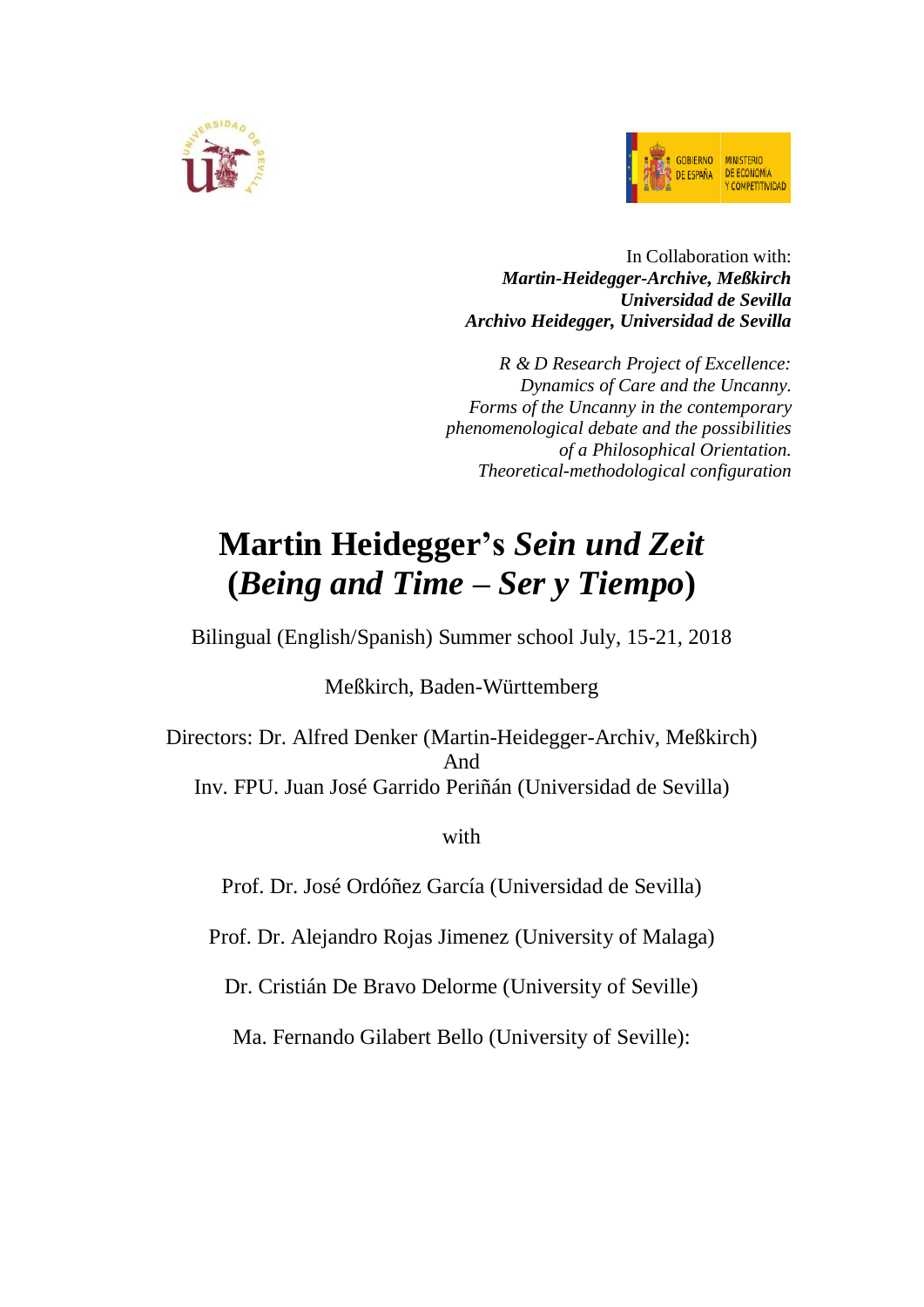The Summer school is a combination of presentations by the staff members, introductions to the reading sessions and presentations by the students. The purpose is to offer a good overview of Heidegger's main work.

## **Sunday, July 15**

| 15.00-15.30 | Welcome                                                                                                                                       |
|-------------|-----------------------------------------------------------------------------------------------------------------------------------------------|
| 15.30-16.30 | Juan José Garrido Periñán, A Phenomenological Introduction to Being<br>and Time [Spanish/English]                                             |
|             | 16.45-17.45 Alfred Denker, Being and Time: A carefully planned Accident [English]                                                             |
|             | $17.45 - 20.00$ Evening break                                                                                                                 |
| 20.00-22.00 | Film: Richard Wisser's Interview with Heidegger (1969)<br>A Conversation with a Buddhist Monk (1963)<br>A Day at the Hut (Todtnauberg) (1959) |

# **Monday, July 16**

- 09.30-11.00 José Ordóñez García, The Exposition of the task of a Preparatory of Dasein [Spanish]
- 11.00-11.30 Break
- 11.30-13.00 Alejandro Rojas Jimenez, Being-in-the-World in General as the Fundamental Constitution of Dasein [Spanish/English]
- 13.00-14.30 Afternoon break

14.30-17.00 Juan José Garrido Periñán, The worldliness of the World [Spanish/English]

- 17.00-17.30 Break
- 17.30-19.00 Juan José Garrido Periñán, Being-in-the-World as Being-with and Being a Self: The "They" [Spanish/English]
- 19.00-21.00 Evening break
- 21.00-22.30 Interview with Walter Biemel Interview with William J. Richardson

# **Tuesday, July 17**

09.30-11.00 Cristián De Bravo Delorme, Being-in as Such [Spanish/English]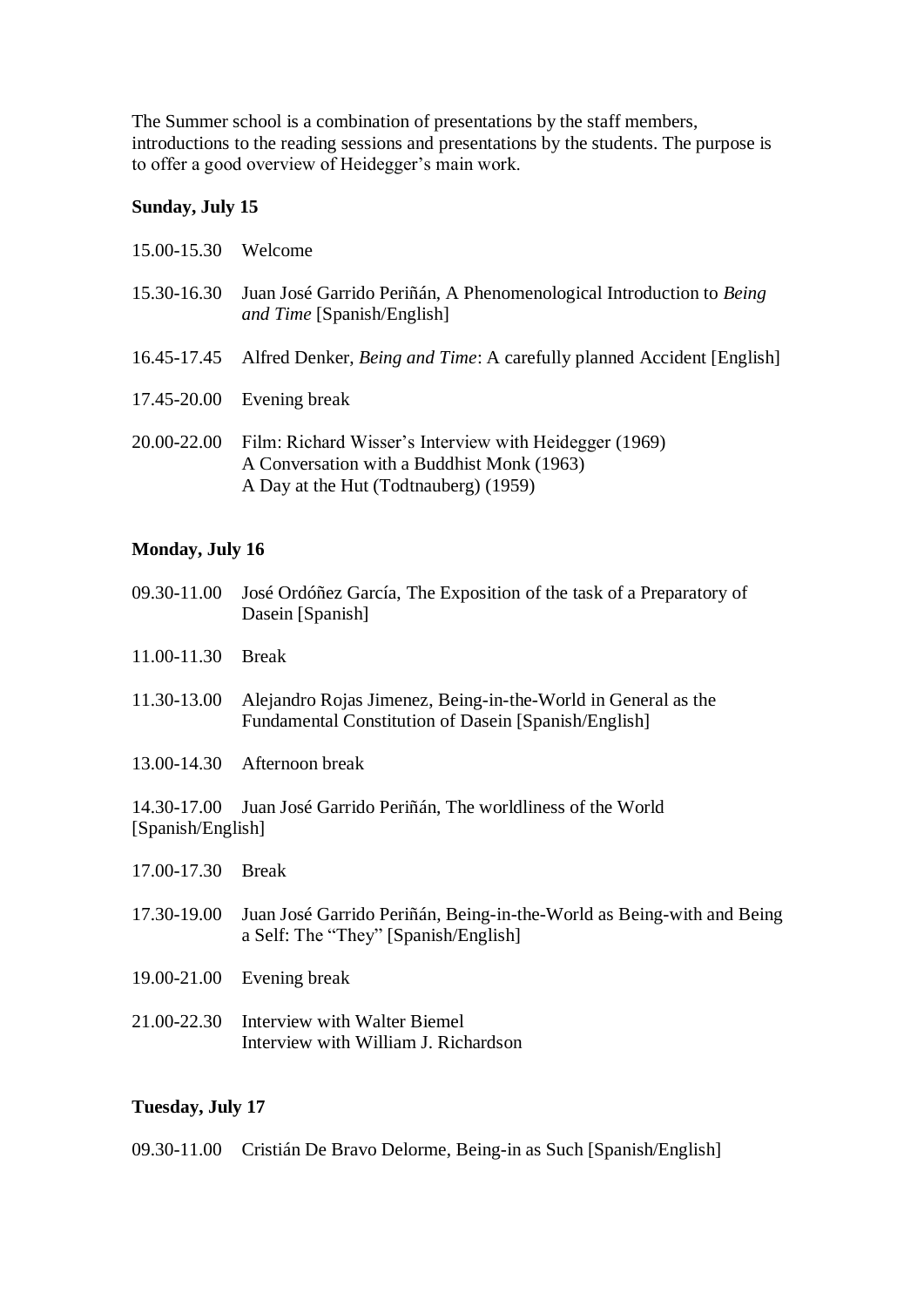- 11.00-11.30 Break
- 11.30-13.00 Alfred Denker, Care as the Being of Dasein [English]
- 13.00-14.30 Afternoon break
- 14.30-18.00 Visit of Heidegger-Museum and tour of Meßkirch
- 18.00-20.00 Evening break
- 20.00-21.00 José Ordóñez García, Heidegger and Philosophical Orientation [Spanish]

## **Wednesday, July 18**

- 09.30-18.00 Trip to Todtnauberg. Presentations by the students
- 18.00-20.00 Evening break
- 20.00-21.00 Alejandro Rojas Jimenez, Heidegger and Schelling [Spanish/English]

## **Thursday, July 19**

- 09.30-11.00 José Ordóñez García, The Possible Being-a-Whole of Dasein and Beingtoward-Death [Spanish]
- 11.00-11.30 Break
- 11.30-13.00 Cristián De Bravo Delorme, The attestation of Dasein of an Authentic Potentiality-of-Being and Resoluteness [Spanish/English]
- 13.00-14.30 Afternoon break
- 14.30-17.00 Juan José Garrido Periñán, The Authentic Potentiality-for-Being-a-Whole of Dasein and Temporality as the Ontological Meaning of Care [Spanish/English]
- 17.00-17.30 Break
- 17.30-19.00 Fernando Gilabert Bello, Temporality and Everydayness [Spanish]
- 19.00-21.00 Evening break

#### **Friday, July 20**

- 09.30-11.00 Fernando Gilabert Bello, Temporality and Historicity [Spanish]
- 11.00-11.30 Break